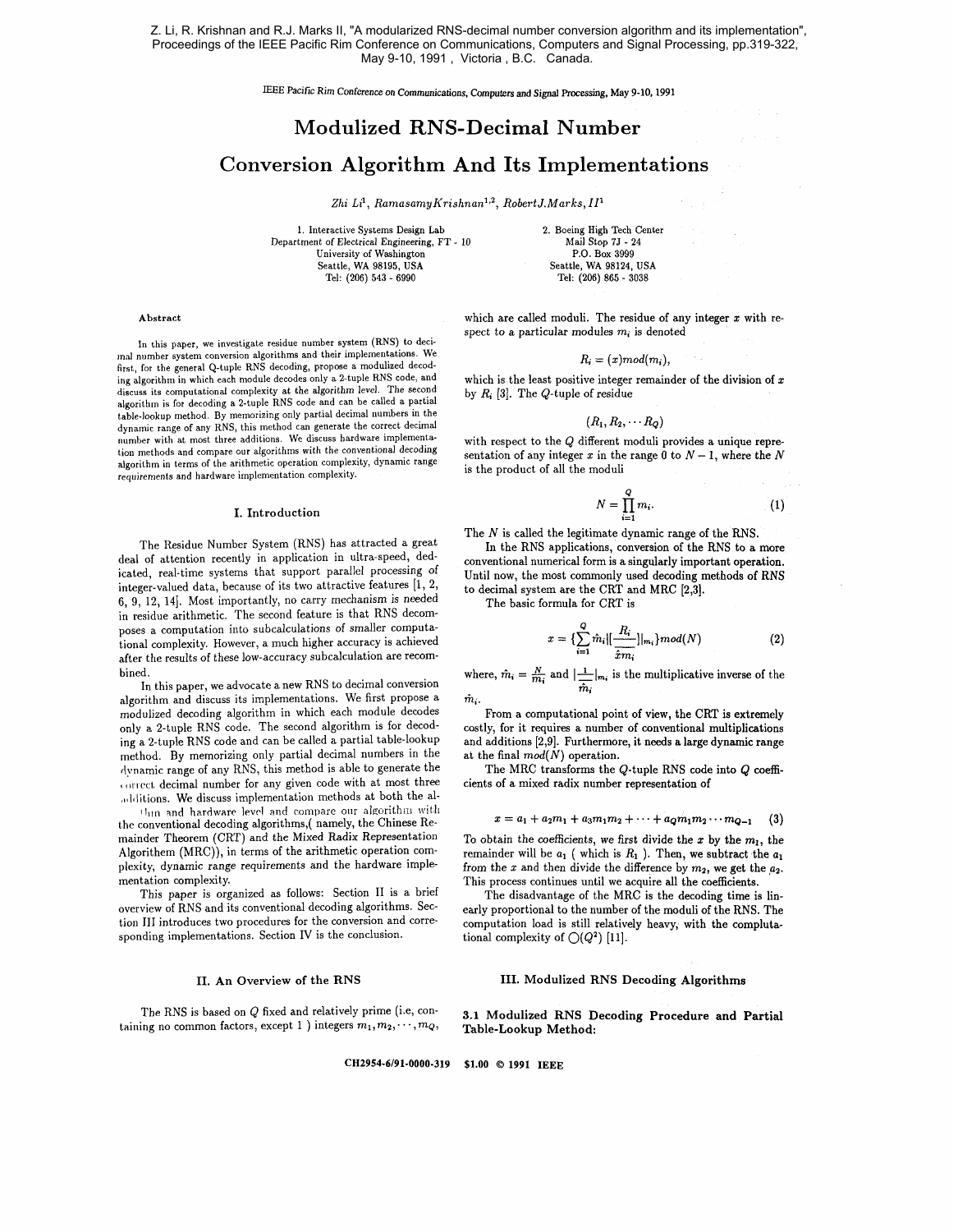In this section, we discuss two procedures for RNS decoding.

#### 3.1.1 Modulized RNS Decoding Procedure

#### Procedure-1:

Any Q-tuple RNS code can be decoded by a modular structure of  $(Q-1)$  2-tuple RNS decoders arranged in  $\lceil \log_2 Q \rceil$  levels. Each module is arranged as a binary tree structure. (Here, the  $[x]$  is the ceiling function of x.)

For each decoder:

- 1. The two moduli are the dynamic ranges of the 2 decodes in the immediate previous level which the decoder is connected. Those in the first level are directly from the chosen RNS;
- 2. A 2-tuple RNS code is the two decoded outputs form the immediate previous level with which the decoder is connected. That in the first level is directly from the code to he decoded:
- **3.** Each module decodes the 2-tuple RNS code into a decimal number which is unique within the dynamic range of the decoder. The structure continues until we get only one final decoded decimal number.

To prove this procedure works, we only need to notice the uniqueness of the RNS code with respect to its decimal number and the duality between the encoding and decoding process, and then apply a simply mathematical induction. The proof is omitted here.

Figure 1 shows the decoder structure. It is very suitable for the VLSI implementation because of its modularity and local data communication.



 $x:$  **Decimal Number** 

**Fig.** 1 **Modulized Q-tuple RNS Decoder Structure** 

As an example for the modulized decoder structure of Fig.1, we use the 2-tuple MRC to implement each box. Here, the computation involved at each box is:

$$
d(R_1, R_2) = R_1 + m_1 \{ [R_2 - R_1] \frac{1}{m_1} |_{m_2} \} mod(m_2), \qquad (4)
$$

Let us have a numerical example: assuming a RNS has moduli:  $(m_1, m_2, m_3, m_4) = (5, 7, 9, 4)$ , the code to be decoded is  $(R_1, R_2, R_3, R_4) = (1, 2, 3, 0)$ . At the top level, there are 2 decoders, and the bottom level is 1 decoder. At the top level, the left side decoder decodes the  $(R_1, R_2) = (1, 2)$  with respect to

the  $(m_1, m_2) = (5, 7)$ . From the MRC, we have the output as the  $R_{12} = 16$  which is unique in the range of  $m_1m_2 = 5 \times 7 = 35$ . Similarly, the right side decoder decodes  $(R_3, R_4) = (3,0)$  into  $R_{34} = 12$  with respect to the  $m_3m_4 = 9 \times 4 = 36$ . The bottom decoder take the  $(R_{12}, R_{34})$  as inputs with respect to the moduli (35,36) respectively. Note that 35 is relatively prime to 36. The decoded number  $R_{1234} = 156$ .

Comparing the modulized MRC and conventional MRC, here we see the modulized MRC algorithm improves the performance over the conventional MRC in: (1). If a single processing element (PE) is used to implement both algorithms, then, at the algorithm level, our modulized MRC reduced the complexity from  $O(Q^2)$  to  $O(Q)$ . (2). The total decoding time is reduced if each module is implemented by a individual PE. Time complexity is proportional to  $\lceil \log_2 Q \rceil$ . However, that for the conventional MRC is  $\bigcirc$ (Q). (3). About the dynamic range requirement for the Modulized MRC. generally speaking. the closer to the final stage a module is, the wider the required dynamic range. Nevertheless, none of them exceeds the N.

### **3.1.2 Partial** Table-Lookup **Method**

Motivated by Procedure 1, we propose a partial table-lookup method only for the 2-tuple RNS decoding.

First, let us put all the decimal numbers within the dynamic range of a 2-tuple RNS into a  $m_1$  by  $m_2$  matrix D, with the first element with the index of (0,O) and the last element with  $(m_1 - 1, m_2 - 1).$ 

$$
D = \{d(i,j)\} = \{d(R_1, R_2)\} = \begin{pmatrix} D_0 \\ D_1 \\ D_2 \\ \dots \\ D_{m_1-1} \end{pmatrix}
$$
 (5)

where, the  $d(R_1, R_2)$  is the decimal number which has the RNS code as  $(R_1, R_2)$ . We will refer  $k^{th}$  row of the D matrix as the  $D_k, k \in [0, m_1 - 1].$ 

For example, for  $m_1 = 3, m_2 = 2$ , the matrix D is:

$$
D = \begin{pmatrix} 0 & 3 \\ 4 & 1 \\ 2 & 5 \end{pmatrix} \tag{6}
$$

In the RNS, the order of the moduli can be any order desired. In the following discussion, we will refer only the row vectors of D. But any conclusions we have for the rows can be applied to the columns.

#### Procedure-2:

In the matrix D, any element  $d(R_1, R_2)$  can be obtained by a mapping from one element in the first row with a relation summarized as:

$$
d(0, R_2) + R_1 = d[R_1, (R_1 + R_2) \mod (m_2)] \tag{7}
$$

This equation tells us two properties of the **D:** 

Property 1. The set of all the elements in  $k^{th}$  vector  $D_k, k \in$  $[1, m_1 - 1]$  is equal to the set of the elements in vector  $D_0$  added with the row index *k;* 

*Property 2.* In the vector  $D_0$ , for the element  $d(0, R_2)$ , after the set mapping of Property 1, the resultant decimal number has the row index of  $R_1$  and the column index of  $(R_1 + R_2) \text{mod}(m_2)$ .

**A** formal proof of this procedure is in the appendix. A quick check with the example in (6) shows this truth.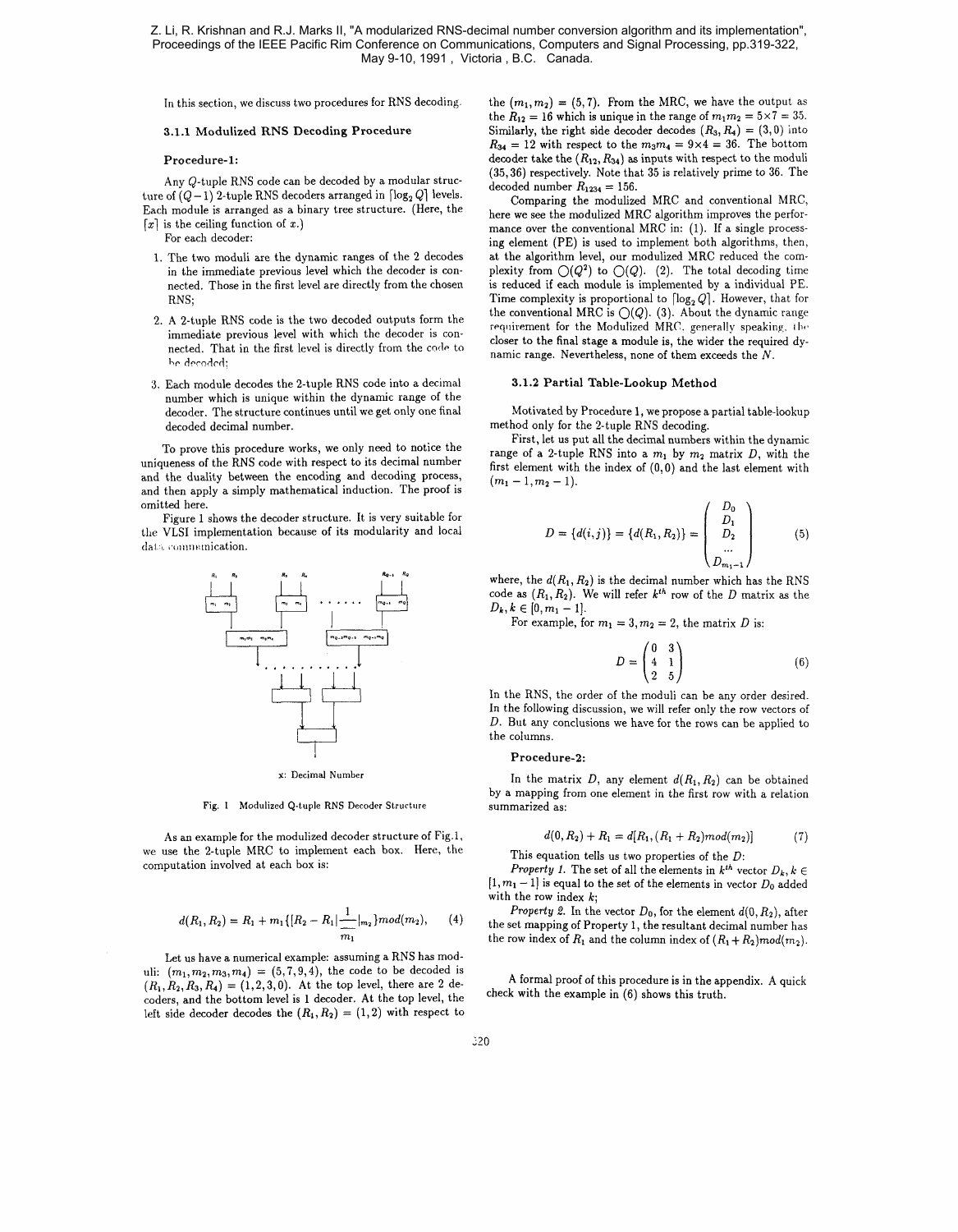# **3.2** Implementation of Partial Table-Lookup

We can use the Procedure 2 to decode any *R1,R2* in the *D*  and save the computations encounted in the traditonal 2-tuple CRT and MRC once we know the *rnz* decimal numbers in the **Do** In the following, we will present three ways to implement it.

#### **3.2.1** Linear Array Method

Once the **Do** vector which is derivable from the *Eq.(4)* are stored, and put them into an linear array data structure [10] according to the the index of *R2,* we are ready to decode the  $(\hat{R}_1, \hat{R}_2)$ . (To be distinctive, in this part, we use the hat sign to represent the known RNS code to be decoded.)

From *Eq.* **(7),** let

$$
d(\hat{R}_1, \hat{R}_2) = d[R_1, (R_1 + R_2) \text{mod}(m_2)] \tag{8}
$$

then, we have

$$
\hat{R}_1 = R_1
$$
  
\n
$$
\hat{R}_2 = (R_1 + R_2) \text{mod} (m_2)
$$

which will give us the value:

$$
R_2 = [\hat{R}_2 - \hat{R}_1] \mod (m_2)
$$
 (9)

Since the following bounds exist:<br> $m \leq \hat{R}_1 - \hat{R}_2$ 

$$
-m_1 < \hat{R}_2 - \hat{R}_1 < m_2 \tag{10}
$$

the  $mod(m_2)$  operation is seen as a way to make the value of  $R_2$ positive. Since for any *x* 

$$
(-x) mod(m_2) = (m_2 - x) mod(m_2).
$$

In order to let the *Rz* in Eq. (9) has a positive value with the smallest number of arithmetic operations, we should choose the order of the moduli such that

$$
m_1 < m_2 \tag{11}
$$

When (11) is satisfied, the algorithm is summarized as follows.

Algorithm-1

*1. Compute the index p:* 

$$
p=\hat{R}_2-\hat{R}_1
$$

*2. Test if* 

 $p\geq 0$ ?

*If so, goto next step;* 

The dynamic range is always less than that of the chosen RNS.



Fig. 2 A Circular Shift Register Decoder

# **3.2.2** Circular Shift Register Decoder

Consider the decoder shown in Fig. 2 with circularly shrift register bank of length  $m_2$ , a multiplexer and an adder. The register bank initially contains the decimal number of *Do,* from left-to-right according to the index of *Rz. R1* controls the number of shift. With one shift from the initial state of the register, we get the  $D_1 - \vec{1}$  vector. (Here the  $\vec{n}$  is a constant vector of the same length of  $D_n$  with all elements as n.) With 2 shifts from the initial state, we have the  $D_2 - \bar{2}$  vector.  $\vec{R}_2$  selects a number from the  $D_{R_1} - \vec{R}_1$  vector; finally, the value of  $R_1$  is added to that number.

With respect to Fig. 2, to decode  $(R_1, R_2)$ , the detailed operation is:

# Operation-]

- *1. Let the register shift for R1 times, then, the register states are hold.*
- *2. Rz selects the output of the Rkh register.*
- **3.** *The value of R1 is added to the decimal number from the step 2, then we have the decoded decimal number;*
- *4. Refreshing all the register states to the initial statues. The decoder is ready to accept a new code of*  $(R_1, R_2)$ .

The advantage of the simple decoder Fig.2 is that it only involves *R1* shift operations and one addition. The required dynamic region is always less than N. The limitation is that the decoding delay is linearly proportional to *R1.* In the worst case, it needs  $m_1$  shifts. More specifically, if  $T_s$  is the time needed for one shift and  $T_a$  is for the addition, then respose time for the decoder in Fig. 2 is  $m_2T_s + T_a$ .

# **3.2.3 A** Constant-Time Decoder

*If not, add m<sub>2</sub> to p;* **In order to overcome the limitation of the Fig. 2, we re**place the addressing mechanism of shifting by a direct address 9. Select the corresponding decimal number with the  $R_2$  index<br>examplementation. Figure 3 shows a hardware implementation of<br>Algorithm-1 from which a constant respose time is expected.

4. *Add the R1 to that decimal number.* In Figure 3, we still assume the condition of **Eq.** (11) true. Then, the conditional addition of the  $m_2$  with the result of  $R_2$ —<br>The advantage for Algorithm-1 is that it can decode any<br> $(\hat{R}_1, \hat{R}_2)$  with at most 3 additions and one logic comparison.<br>The dynamic range is always